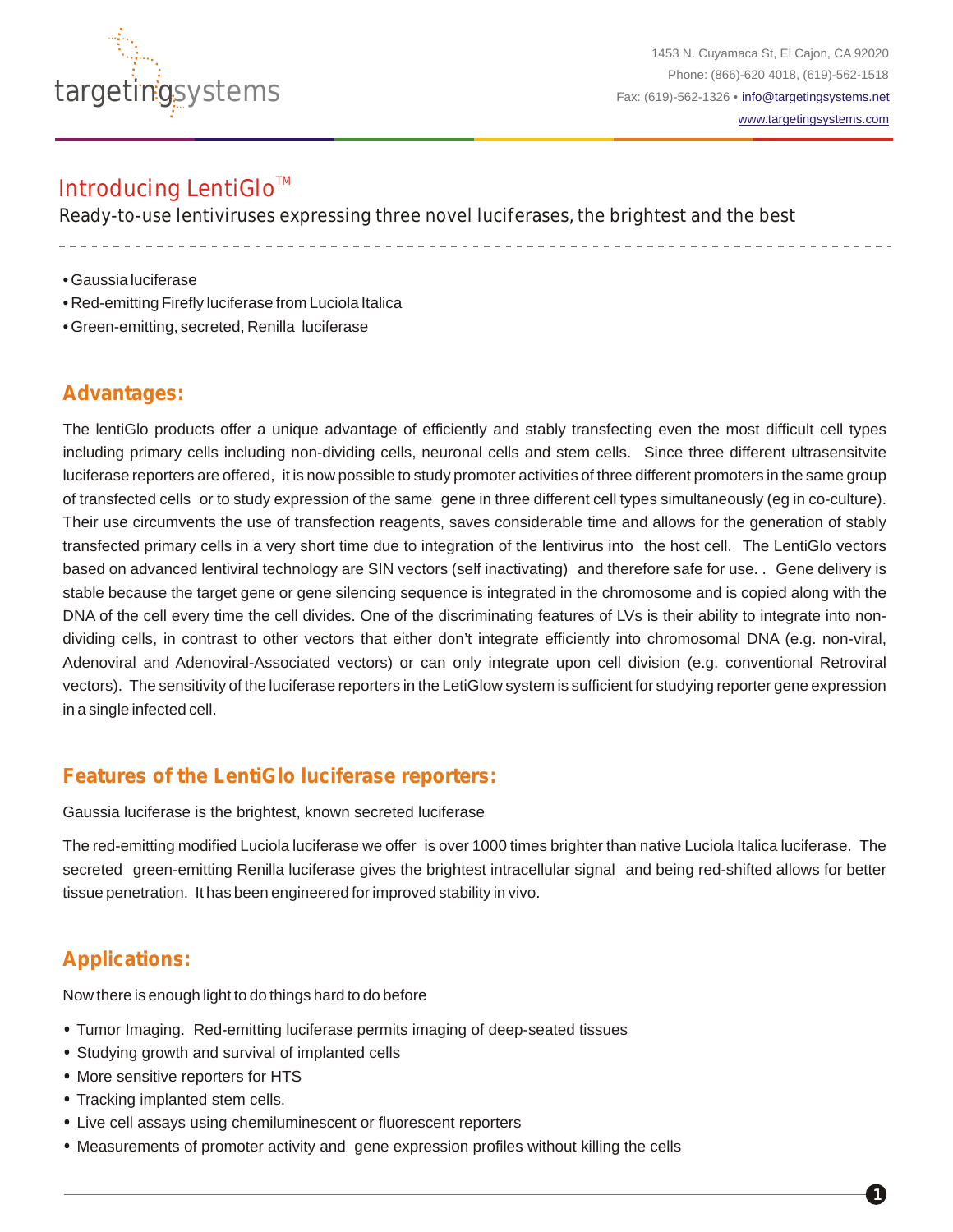

### **LentiGlo™ Lentiviral Vector System**

LentiGlo is a novel, highly efficient Lentiviral vector system in which the gene encoding the luciferase expressed under control of the CMV promoter, has been engineered into a proprietary optimized HIV-1 based Lentiviral vector that can be modified to accommodate additionally any desired gene, including RNAi,. promoter, and posttranscription or insulator element LentiGlo vectors, currently offered by Targeting Systems are either engineered to express the luciferase gene alone under control of the CMV promoter(Lenti-Gluc), or along with a GFP(green fluorescent protein) or an RFP (red fluorescent protein). Gaussia luciferase is over a 1000 times brighter than the firefly and Renilla luciferases. The red- emitting luciferase from Luciola Italica is 1000 times brighter than the native red-emitting Luciola luciferase The green-emitting secreted Renilla luciferase mutant is about 30 times brighter than native (human codon optimized) Renilla luciferase

LentiGlo custom vectors: In these vectors the GFP gene can be removed and replaced with a second gene or with an siRNA to inhibit a specific gene of interest. Thus the Lenti-custom vectors encode sequences that either silences or expresses a gene of interest. With our alternate product line, LentiPower, the user has the ability to replace the CMV promoter with the promoter of interest. The LentiGlo products provide sufficient viral particles to transduce 10 million cells.

Gene delivery using LentiGlo is stable because the target gene or gene silencing sequence is integrated in the chromosome and is copied along with the DNAof the cell every time the cell divides. One of the discriminating features of LVs is their ability to integrate into non-dividing cells, in contrast to other vectors that either don't integrate efficiently into chromosomal DNA (e.g. non-viral, Adenoviral and Adenoviral-Associated vectors) or can only integrate upon cell division (e.g. conventional Retroviral vectors)

# Advantages of using secreted luciferase. Gaussia luciferase or Renilla luciferase as a reporter gene in the LentiGlo system:

- Luciferase is secreted; therefore activation can be monitored by assaying few microliter of conditioned medium with no need for cell lysis.
- Glaussia luciferase is 2000-fold more sensitive than commonly used reporters such as luciferases from Renilla or firefly and the secreted alkaline phosphatase (SEAP).
- The Gaussia luciferase assay reagent can detect as few as 10 mammalian cells expressing it .

## Plasmid Map of the pLentiCMV-GLuc-IRES-EGFP and pLentiCMV-RedFluc-IRES-GFP vector:



Please note that this vector has neomycin as a marker for making stable cell lines expressing Gaussia lcuiferase. Or red Firefly luciferase. Alternately the GFP can be used to identify and separate transfected cells using FACS.

An alternate version of the LentiGlo vector encoding Gaussia luciferase alone under control of the CMV promoter but no GFP is also available.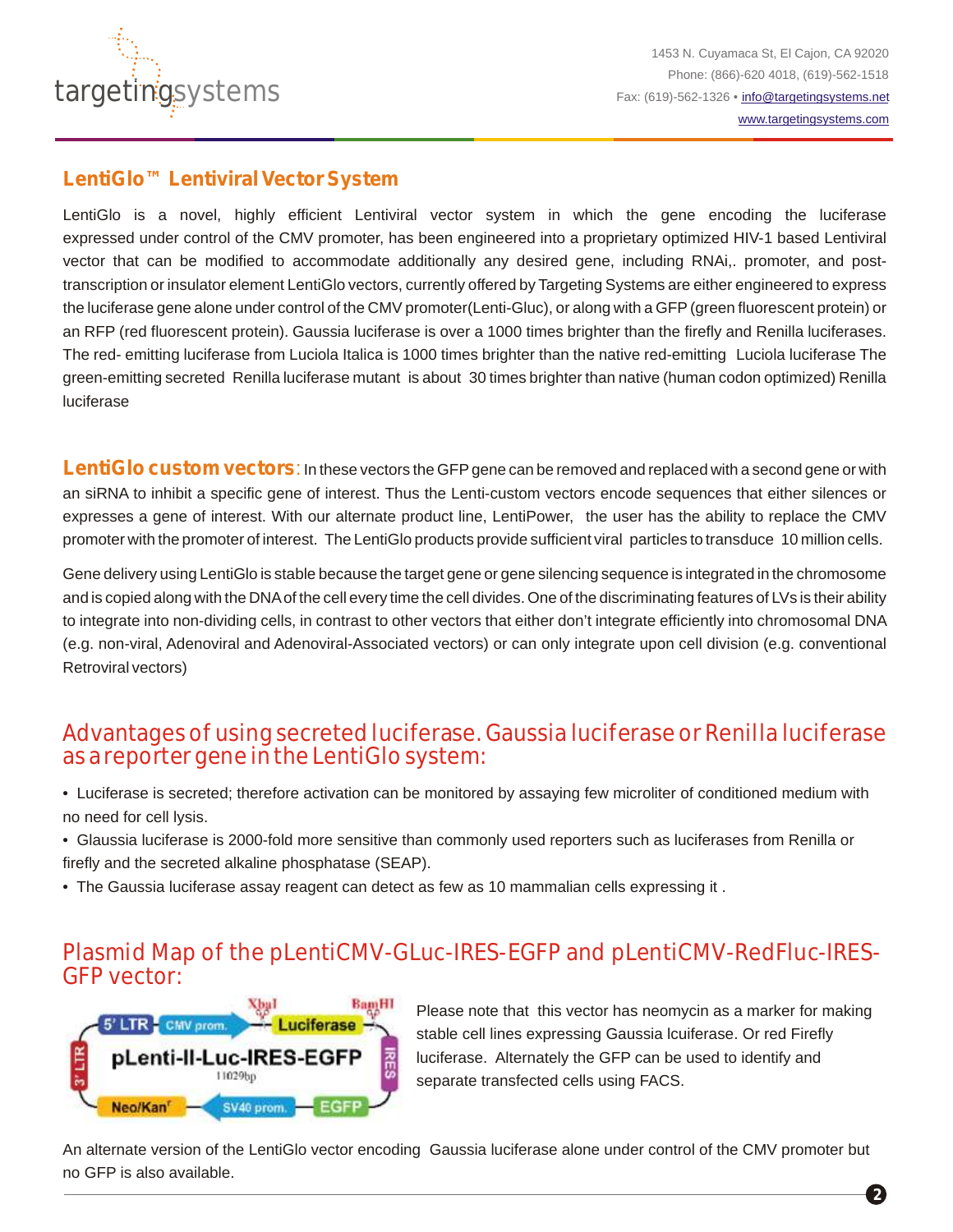

The maps of the pLentiCMV-RedFluc plamsid is similar to the one above wherein the Gaussi alcuiferase is replaced by the red'emitting firefly lcuiferase Sequences (human codon optimized) encoding Gaussia luciferase and Red'emitting firefly luciferase genes are given below. We are unable to disclose the complete squence of our Lenti plasmids due to licensing issues.

## **Sequence of Gaussia luciferase**

Atgggagtcaaagttctgtttgccctgatctgcatcgctgtggccgaggccaagcccaccgagaacaacgaagacttcaacatcgtgg ccgtggccagcaacttcgcgaccacggatctcgatgctgaccgcgggaagttgcccggcaagaagctgccgctggaggtgctcaaaga gatggaagccaatgcccggaaagctggctgcaccaggggctgtctgatctgcctgtcccacatcaagtgcacgcccaagaTgaagaag ttcatcccaggacgctgccacacctacgaaggcgacaaagagtccgcacagggcggcataggcgaggcgatcgtcgacattcctgaga ttcctgggttcaaggacttggagcccatggagcagttcatcgcacaggtcgatctgtgtgtggactgcacaactggctgcctcaaagg gcttgccaacgtgcagtgttctgacctgctcaagaagtggctgccgcaacgctgtgcgacctttgccagcaaGatccagggccaggtg gacaagatcaagggggccggtggtgactaagcggccgctcgagcatgcatctag

## **Sequence of Red-emitting firefly luciferase from Luciola Italica**

ATGGAAAcaGAAAGAGAAGAAaAcgTTgtcTAcGGcccacTGccATtctaccCGATcGAGGAGGgCTcTGccGGCAtcCAATtGCaca aGTaCATGcAACAaTACGccAAgCTcggcGCcaTCgcCTtCAgTAACgcCCtGACAGgCGtCGaCAtCAGCtaCCAGcAGtacttcga catcacgtgCAgaCTcgcCGaggcTAtgaagaacTAcggcatgaagcCAgaaGGaCAcATcGCtctCTgTAGCGAGAaCTgCGAAGAG ttcTTCAttcCTgTTcTGgCTGGtctTTaCAtCGGAGTtaCAGtCGcgcCAACtaaCGAaAttTATAcACtTAgaGAGCtGAaCCaCA gtcTGggGATAgccCAaccTAcTAtcgtATtcTCtagcAGGAAGGGcCTgccCAAAgTGcTTGAGGTGcAGAAGAcCGTGacTTgCAt CAAaAccatTGtcATcctgGACAgTAAGgtcaacttcggcggttatgaCTgcgtagagaccTTcattaagaaacaCGtCGagctgggc ttTCctGCcaCCtcATtTGtgccCAtcGAcgtCAAAGaCcgGAAGCAccACaTTgCTctGCttatgaactcttccggttcCAcagggc tgcccaaaggagtagagatCActCAcgaggcccTGgtCACGagATtctCTcacgcTAAGGAccCTATaTAcggcAAtCAGGtgGCccc AGGTaccgctatcctgactgtcgtgcctttccaccacggcttcggAAtgttcactactttgggctactttgcctgcggttaccggatt gtcatgcttactaagttcgACgaggagcttttcctGCgcacacttcaggattacaagtgcactacagtaatcctggtgccgacactgt tCGcaattctTAATAGgTCTGAGctccTTGATAAGtTTGAcctCTctAAccTGaCTGAAATAgcCAGCGGtGGTGctccacTTgcCAA GGAGATcGGcgAGgcTGtTGcAAGAAgAttCAACctccCAggcgtccggcagggatatggactcaccgagactaccagtgcctttatc atcactcctaagggcgacgaCAagcCGggagccagcggCAaggtCGtgcCTctgttCAaggtgaagattattgacctCGatacCAaga aaacgttgggTGtcaacagacggggagAAatcTGcgtgaAAggACcatctcttatgttgggatacacgaacaatcctgaagccaccag agaaactattgacgagGAaggCTGGcTGcaCACGGGTGaCAtCGGGTAcTACgaCGAgGaTGAGcACttCTtTATAgtcgaccgcctg aaatctctcattaagtataaaggaTAccaagtgcCAccagctgaaCTggagtctgtgctcctgcaacaccctaacattagagatgctg GTgtggccgGGGTtcccGaCagcgaggcaggcgagctgcctggagcCGtcgttgTGaTGgaaaagggaaagaCAaTGactgagaaaga aatcgtagactatgtaaactccCAggtggtcaaccacaagcggCTgaggggcGgcgtgcggttcgtagatgaagtccccaaggggctc acaggaaagatcgacgcgaaagttatcagggagatactcaagaaacctcaagcaggtgggtag

### **Note:**

LentiGlo vectors expressing secreted green-emitting Renilla luciferase have different maps. The Green Renilla mutant luciferase is expressed under control of the CMV promoter either alone pLentiCMV-GrRenLuc plasmid or co'expressed with a fluroescnt protein (Turbo Red or Katushka) under control of the phosphoglycerokinase promoter. The lenti plasmids expressing Renilla luciferase have Puromycin resistance.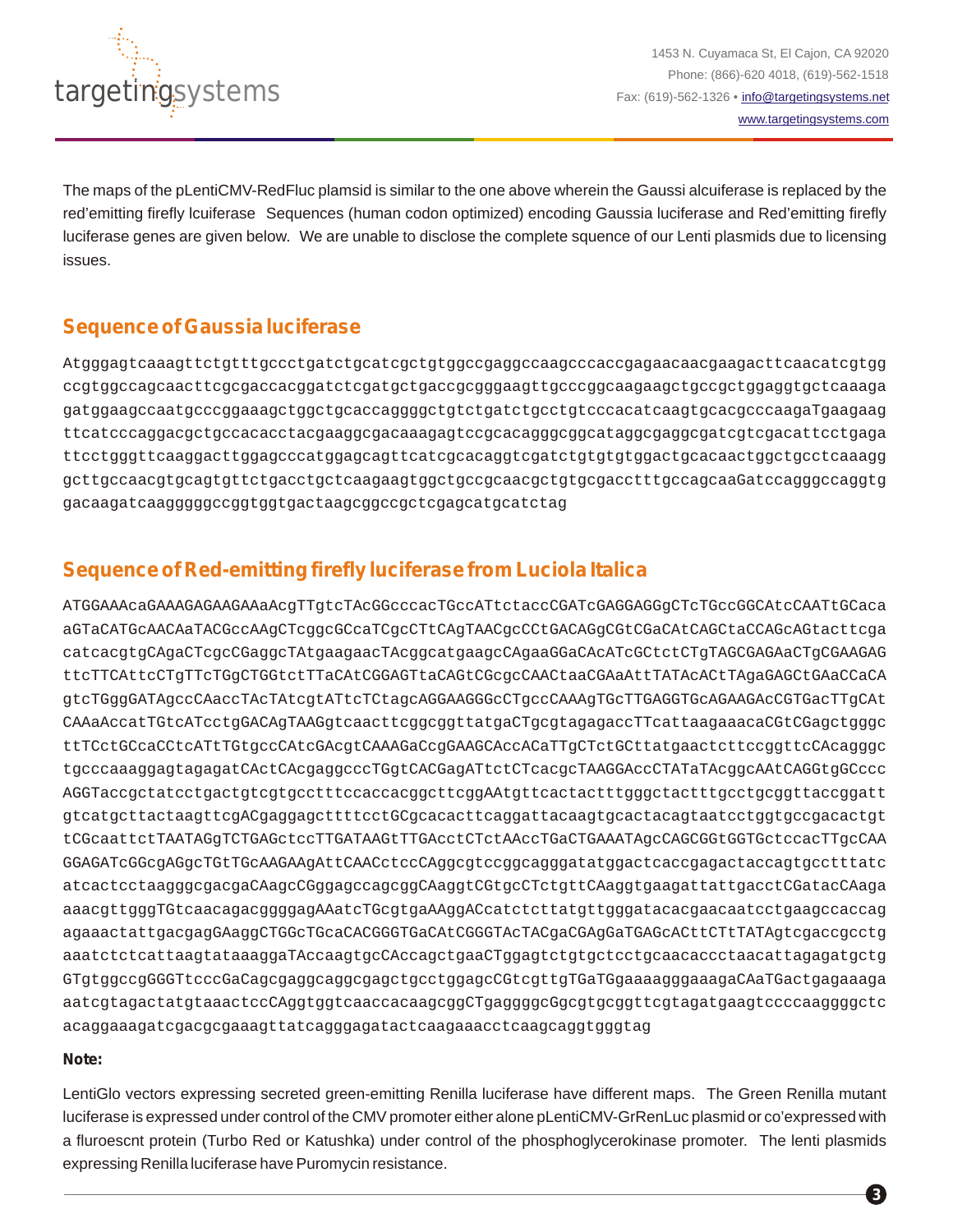

All LentiGlo vectors show excellent performance. The data below uses Gaussia lcuifersae as an example

Data illustrating applicability of LentiGlo vectors for studying cell growth and survival in vivo:



**Gluc level in blood is linear with respect to implanted cell number**

Figure 2: (Left) Different numbers of Gli36 human glioma cells expressing-Gluc (Gli36-Gluc) were implanted subcutaneously in mice and 3 days later, mice were injected i.v. with coelenterazine (4 mg/kg body weight) and imaged with CCD camera. (right) Total relative light units (RLU) per second were calculated for tumors in (red line). Gluc activity was measured in 5 µl blood (blue line) or urine (green) after addition of 100 µL 100 µM coelenterazine and acquiring photon counts using a luminometer. Data courtesy of Dr Bakhos Tannous, Massachussetts General Hospital, Harvard Medical School, Boston, MA)

## **Lentiviruses expressing Gluc have applications in tumor imaging, studying survival of tumor cells and in monitoring survival and growth of implanted stem cells**

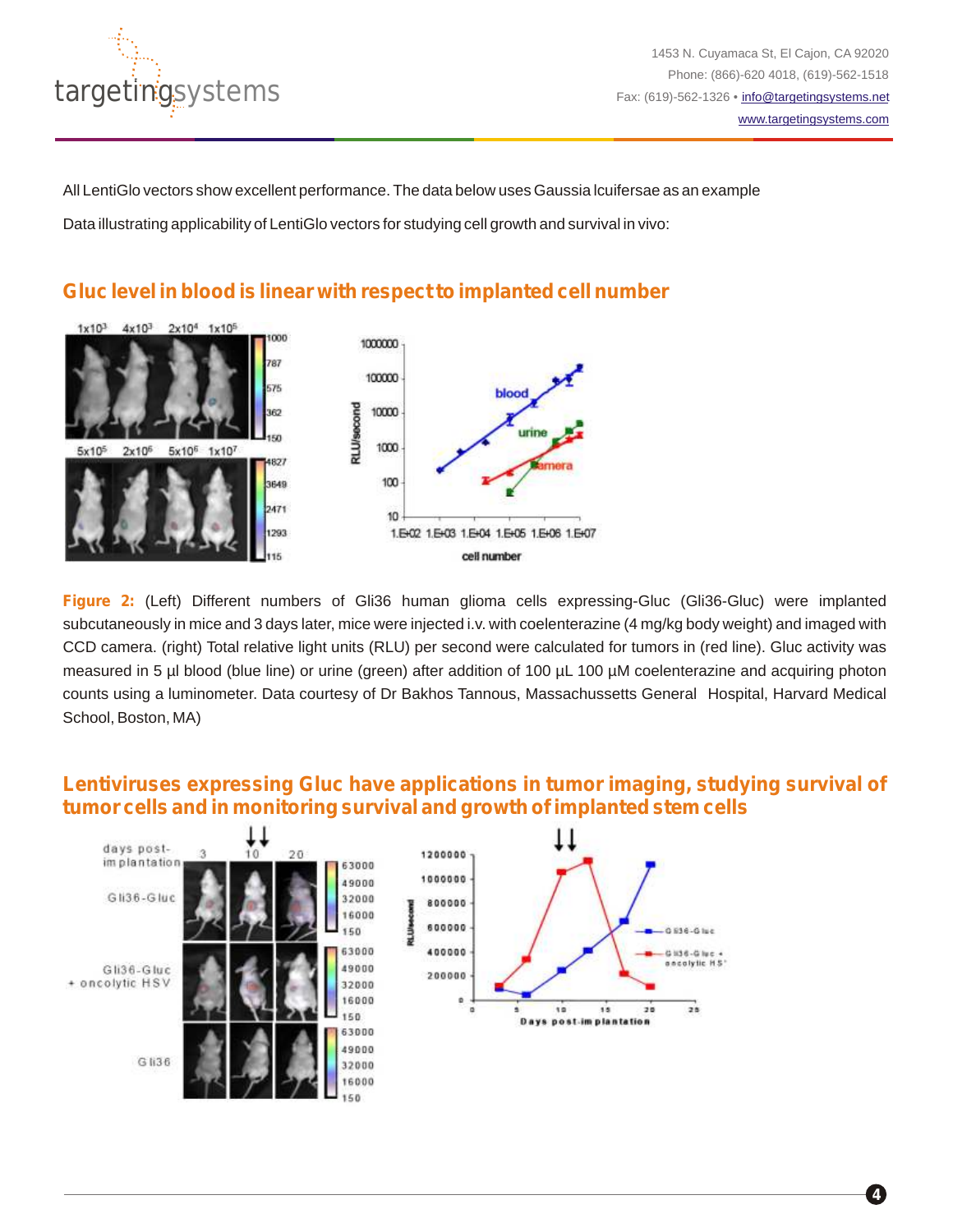

1453 N. Cuyamaca St, El Cajon, CA 92020 Phone: (866)-620 4018, (619)-562-1518 Fax: (619)-562-1326 • [info@targetingsystems.net](mailto:info@targetingsystems.net) [www.targetingsystems.com](http://targetingsystems.net/)

**Figure 3:** Mice were implanted with one million Gli36-Gluc cells subcutaneously and tumor growth was monitored by both in vivo bioluminescence imaging (left) and the Gluc blood assay (right). At day 10 and 13 post-implantation, one set of mice was injected intra-tumorally (arrows) with an oncolytic HSV vector and another set with PBS (blue line).

Gluc blood level from tumors treated with virus decreased showing that Gluc blood assay can be used to monitor cell death. (Data courtesy of Dr. Bakhos Tanoous, Massachussetts General Hospital, Harvard Medical School, Boston, MA)

### **Efficient transduction and in vivo imaging of human mesenchymal stem cells with a lentivirus expressing Gaussia luciferase and GFP.**

49177

12815

6461





**Figure 4:** Primary human bone marrow-derived mesenchymal stem cells were transduced with a lentivirus vector carrying the expression cassette of Gaussia luciferase and GFP, separated by an IRES element, under control of the CMV promoter (VMV-Gluc-IRES-CFP) at an MOI of 30. The results indicate that the transduction efficiency was nearly 100% (left). One million of these cells were mixed with matrigel and implanted subcutaneously in nude mice.

At different time points, mice were injected with coelenterazine and imaged using a CCD camera (right). The signal increased over time showing that these cells proliferated in vivo.

## **Lentiviruses expressing Gluc have applications in tumor imaging, studying survival of tumor cells and in monitoring survival and growth of implanted stem cells:**

### **Gluc blood assay to monitor circulating stem cells:**

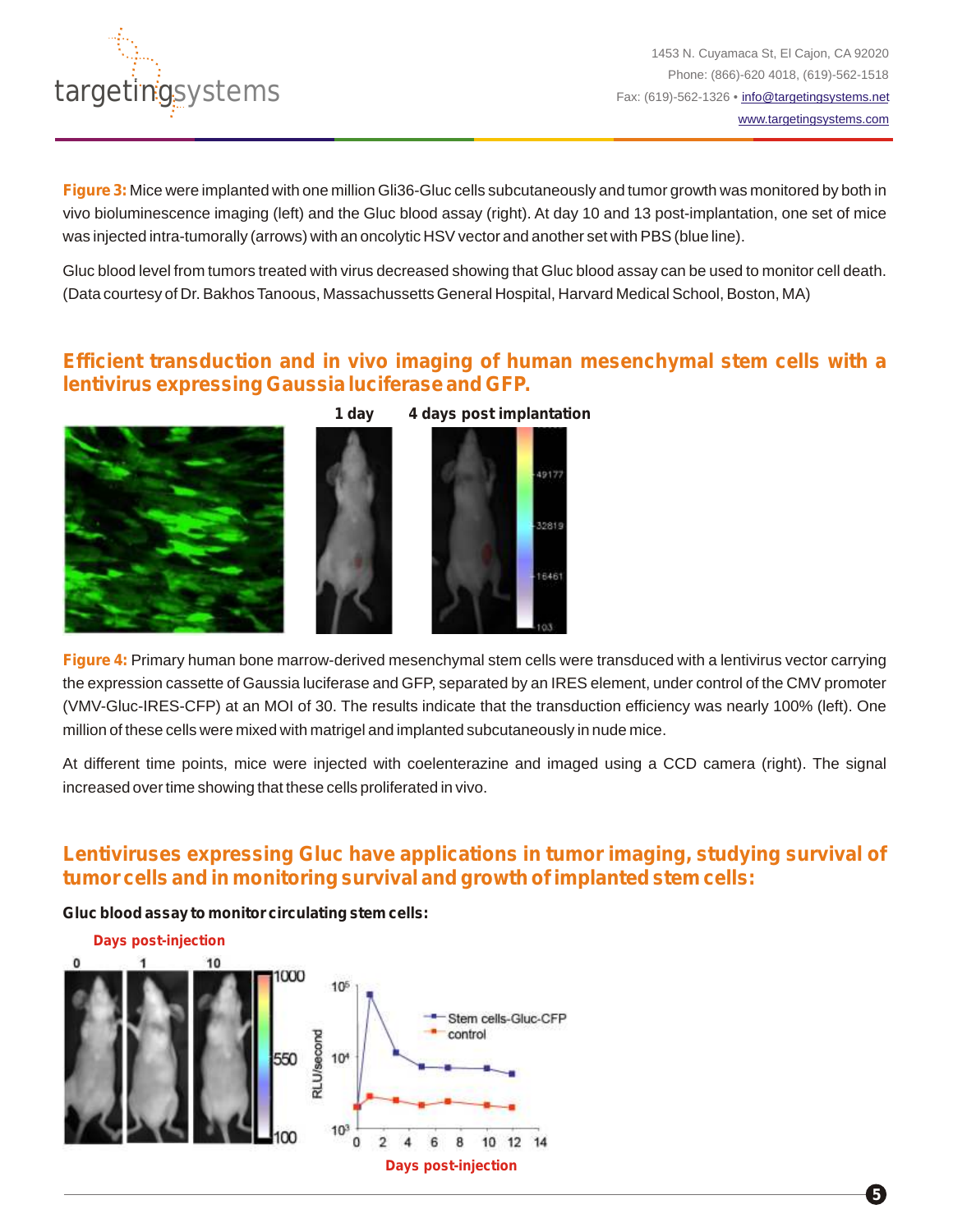

**Figure 5:** One millions stem cells expressing Gluc and GFP or PBS control were injected i.v. in nude mice. Prior to injection and at several time-points the Gluc activity was monitored using the CCD camera and in 20 µL blood samples using the luminometer. At no time point the CCD camera was able to detect the stem cells, however, the Gluc level in blood indicated that a significant number of cells survived the injection and did not proliferate (Data courtesy of Dr Bakhos Tannous, Massachussetts General Hospital, Harvard Medical School, Boston, MA)

# References citing use of Lentiviral Vectors expressing Gluc :

1. BA Tannous, DE Kim, JL Fernandez, R Weissleder, and XO Breakefield. (2005) Codon-optimized Gaussia luciferase cDNAfor mammalian gene expression in culture and in vivo. Mol Ther, Mar 2005; 11(3): 435-43.

2. Wurdinger T, Badr C, Weissleder R, Breakefield X and Tannous B. Gaussia luciferase for ex vivo monitoring of in vivo processes. Nature Methods

# Ordering Information

**Note:** Products are sold for research purposes only. Commercial use-users should obtain an appropriate License. Note: For licensing of Gaussia luciferase based products please contact Li Bryan at Prolume 928-367-1200

| <b>Catalog No.</b> | <b>Name of LentiGlo</b><br>plasmid     | <b>Description</b>                                                                                                                                                                                                            | <b>Price</b> |
|--------------------|----------------------------------------|-------------------------------------------------------------------------------------------------------------------------------------------------------------------------------------------------------------------------------|--------------|
| $LP-07$            | PLenti-CMV-GLuc-<br><b>IRES-GFP</b>    | Lentivirus expressing Gaussia luciferase and GFP, pLenti-CMV-<br>Gluc-IRES-EGFP plasmid, 1000 assays of the Gaussia luciferase<br>assay reagent GAR-1.                                                                        | \$2000       |
| $LP-08$            | Lenti-CMV-RedFluc-<br><b>IRES-EGFP</b> | Lentivirus expressing Red firefly luciferase and GFP, pLenti-CMV-<br>RedFluc-IRES-EGFP plasmid, 1000 assays of the firefly<br>luciferase assay reagent FLAR-1.                                                                | \$2000       |
| LP-09              | pLenti-CMV-GrRenLuc                    | Lentivirus expressing Green secreted Renilla, pLenti-CMV-<br>GrRenLuc plasmid, 1000 assays of the luciferase assay reagent<br>RLAR-1.                                                                                         | \$2000       |
| $LP-10$            | pLenti-CMV-GrRenLuc-<br><b>RFP</b>     | Lentivirus expressing Green Renilla luciferase under control of<br>CMV promoter and RFP under phosphoglycerokinase promoter,<br>pLenti-CMV-GrRenLuc-IRES-0RFP plasmid, 1000 assays of the<br>luciferase assay reagent RLAR-1. | \$2000       |
| Lenti-<br>Custom   | Lenti-Custom                           | Any of the above expressing luciferase under your promoter of<br>interest (subject to availability)                                                                                                                           | \$2500.00    |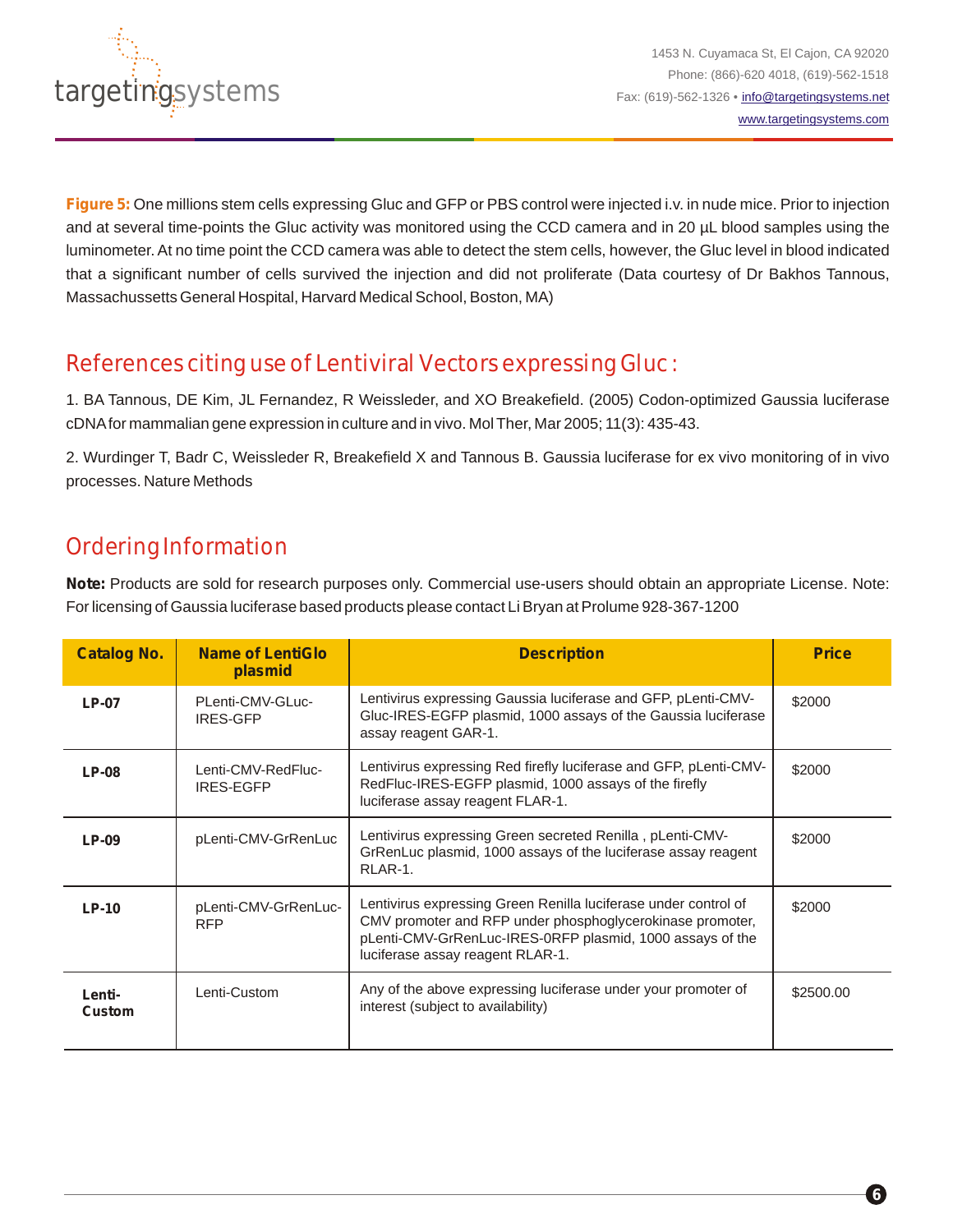

# LentiGlo protocol

We normally transduce cells at MOI 10-50 depending on cell types. most human tumor cells infect really well at MOI10. Polybrene does increase transduction efficiency, but some cells such as primary cells do not like it. you can obtain it from Sigma Chemicals, MO, USA. We use it at a concentration of 10ug/ml (in PBS)

-Plate cells in 6-well plate at 70-80% confluency on day 1

-On day 2, remove media and add 1 ml of media containing lentivirus (MOI 10-50 use 20ul, 100 ul of LentiGlo ready to use lentivirus provided ) and 10 ug/ml polybrene (optional and not recommended for primary cells) -On day 3 aspirate the supernatant media, wash cells and re-place with fresh media.

Transfer cells to bigger plate once they are confluent.

Assay for luciferase acitivty in the supernatant or lysate using the luciferase assay protocol provided with the LentiGlo product

Please call tech support 1-866-620-4018 if you need more information or need clarification on the protocol. Amore detailed protocol will be provided with the product

# Plasmid Map of the plenti-CMV-GrRenLuc-RFP vector:



Also available as Lenti vector expressing Green –emitting renilla luciferase alone without EGFP.

Please note that Turbo Red (Katushka) is a proprietary gene from Evrogen, Russia and commercial use of the same requires a license from Evrogen.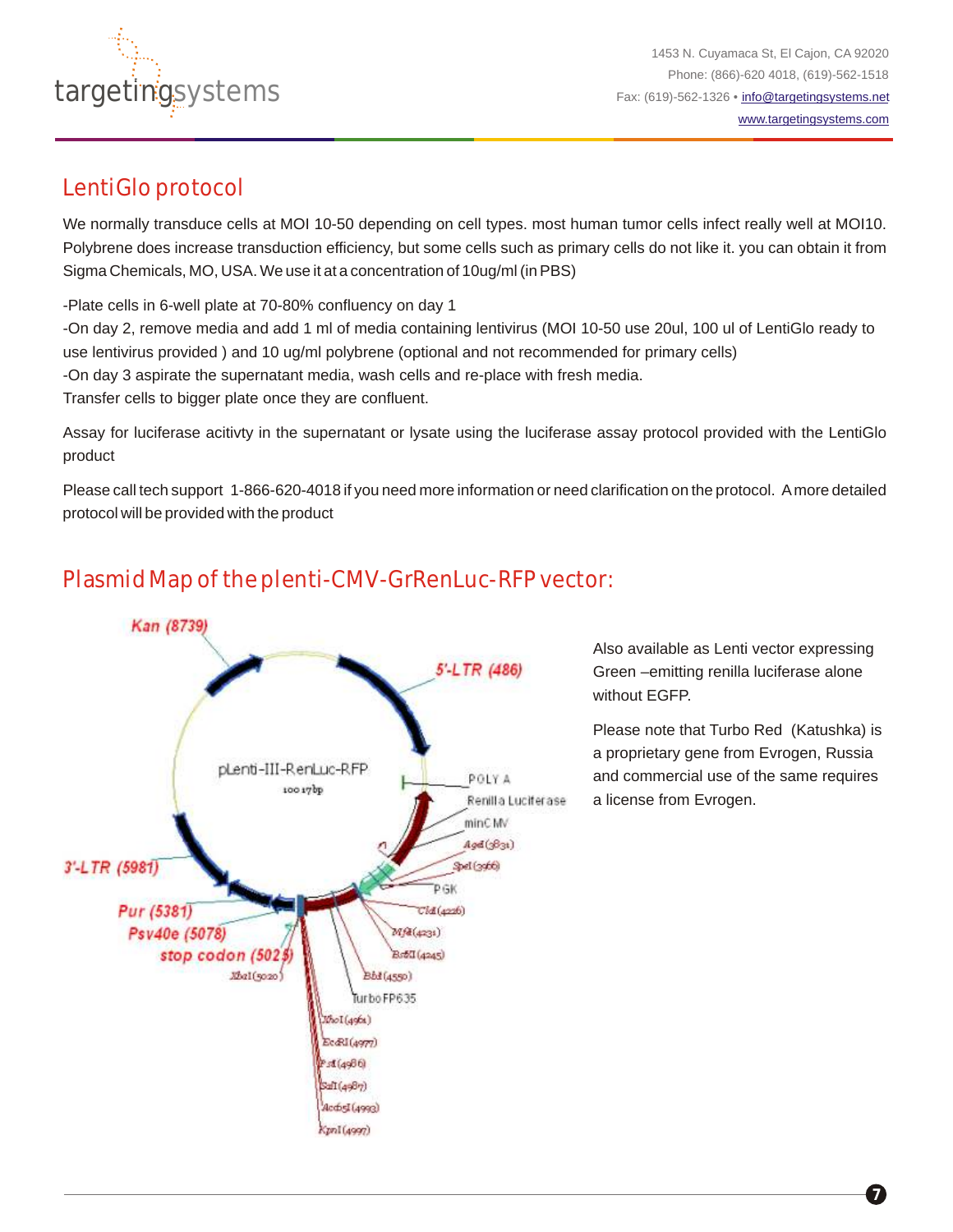

1453 N. Cuyamaca St, El Cajon, CA 92020 Phone: (866)-620 4018, (619)-562-1518 Fax: (619)-562-1326 • [info@targetingsystems.net](mailto:info@targetingsystems.net)

[www.targetingsystems.com](http://targetingsystems.net/)

# Plasmid Map of the plenty-CMV-GrRenLuc plasmid:



# Sequence of secreted Green Renilla luciferase mutant gene is given below

Signal peptide (MLLKVVFAIGCIVVQA) is a synthetic codon-optimized cDNA sequence (for mammalian cell expression), encoding a 330-aa polypeptides .

ATGTTGTTGAAAGTTGTGTTTGCTATTGGATGTATCGTAGTGCAGGCTATGGCCTCAAAAGTGTACGATCCGGAGCAGCGGAAGAGGA TGATCACGGGGCCCCAATGGTGGGCACGATGCAAGCAGATGAATGTGTTGGACAGTTTCATTAACTACTACGACAGCGAGAAACACGC GGAGAACGCAGTGATATTCCTGCACGGCAATGCAACCAGTAGCTATCTGTGGAGACACGTGGTGCCTCATATTGAGCCGGTCGCTAGA TGCATTATTCCCGATCTTATTGGAATGGGGAAATCCGGAAAGAGTGGAAATGGATCATATAGGCTCCTCGATCATTATAAATATCTGA CTGCTTGGTTTGAATTGCTCAATCTGCCCAAGAAAATCATCTTTGTAGGACATGATTGGGGCTCCGCCCTTGCTTTTCATTATGCCTA TGAACACCAGGATCGGATCAAGGCTATTGTTCACATGGAGAGCGTGGTGGATGTGATTGAATCATGGATGGGTTGGCCGGATATAGAA GAAGAGCTGGCGCTGATTAAATCTGAGGAGGGCGAGAAGATGGTACTCGAAAATAACTTCTTTGTCGAGACGGTACTGCCCAGTAAGA TCATGCGCAAACTGGAGCCTGAAGAGTTTGCGGCTTACCTGGAACCCTTCAAGGAGAAGGGAGAGGTGAGGAGACCGACCCTGTCATG GCCTCGGGAAATTCCGCTGGTCAAAGGAGGGAAGCCAGACGTCGTCGCCATTGTCCGGAATTACAACGCTTACCTCCGCGCTAGTGAC GACCTGCCTAAACTCTTCATCGAATCAGATCCTGGTTTCTTTAGTAACGCCATCGTCGAGGGCGCCAAGAAGTTTCCAAACACCGAAT TTGTTAAAGTCAAAGGACTTCACTTCCTCCAGGAGGATGCGCCCGATGAAATGGGAAAGTATATCAAATCCTTCGTGGAGAGGGTCTT GAAGAATGAGCAGAGGTCCATCtag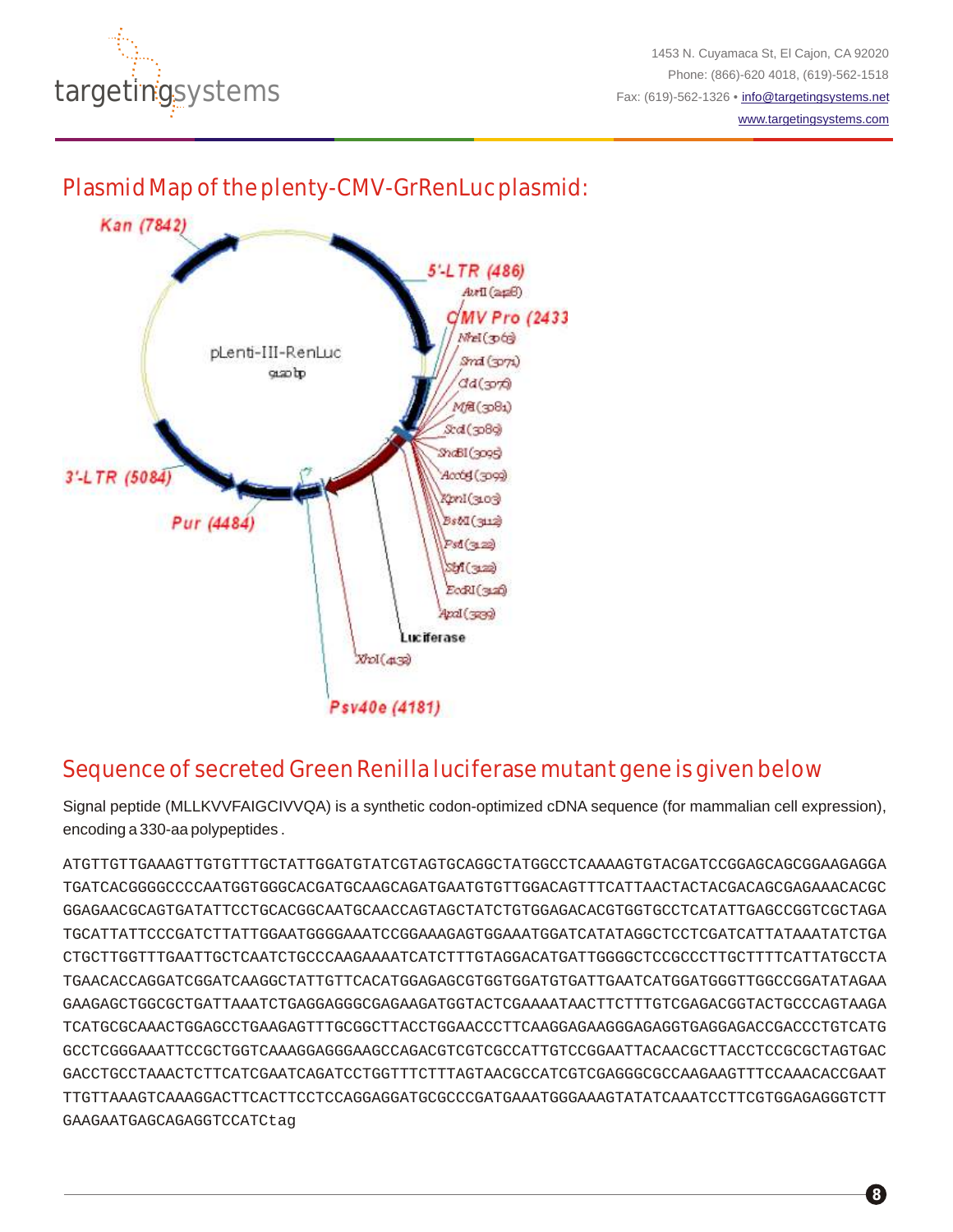

## Plasmid map of the promoterless pLenti-Basic vector used for subcloning your promoter of interest:



Choice of three novel luciferase reporters:

- Gaussia luciferase
- Secreted Green Renilla luciferase
- Red-emitting firefly luciferase from the Italian firefly Luciola Italica
- Green-emitting firefly lcuiferase from Luciola Italica

**Selection markers offered:** Neomycin or Puromycin Plasmids can be propgated in bacteria using kanamycin.

# References citing luciferase reporters in our LentiGlo and LentiPower products:

### **Gaussia Princeps Luciferase**

1. Tannous BA (2009) Gaussia luciferase reporter assay for monitoring biological processes in culture and in vivo. Nature Protocols 4, - 582 - 591 (2009)

2. Development of a Dual-Luciferase Reporter System for In Vivo Visualization of MicroRNA Biogenesis and Posttranscriptional RegulationJi Young Lee, Soonhag Kim, Do Won Hwang, Jae Min Jeong, June-Key Chung, Myung Chul Lee, and Dong Soo Lee. J. Nucl. Med., Feb 2008; 49: 285 - 294.

3. Sensitive In Vivo Detection of Primary T Cells Expressing Membrane-Anchored Gaussia Luciferase for the Study of Adoptive T Cell Immunotherapy in Murine Models of Malignancy. Renier J. Brentjens, Elmer Santos, Raymond Yeh, Krista La Perle, Ricardo Toledo-Crow, Yan Nikhamin, Blesida Punzalan, David Entenberg, Iana Aranda, Bleserene Punzalan, Steven Larson, and Michel Sadelain Blood (ASH Annual Meeting Abstracts), Nov 2006; 108: 3685

4. Wurdinger T, Badr C, Pike L, de Kline R, Weissleder R, Breakerfield X, and Tannous B (2008) Asecreted luciferase for ex vivo monitoring of in vivo processes. Nature Methods - 5, 171 - 173

**9** 5. Jinming Yang, Snjezana Zaja-Milatovic, Yee-Mon Thu, Francis Lee, Richard Smykla, and Ann Richmond (2009) Molecular determinants of melanoma malignancy: selecting targets for improved efficacy of chemotherapy. Mol. Cancer Ther., Mar 2009; 8: 636 - 647.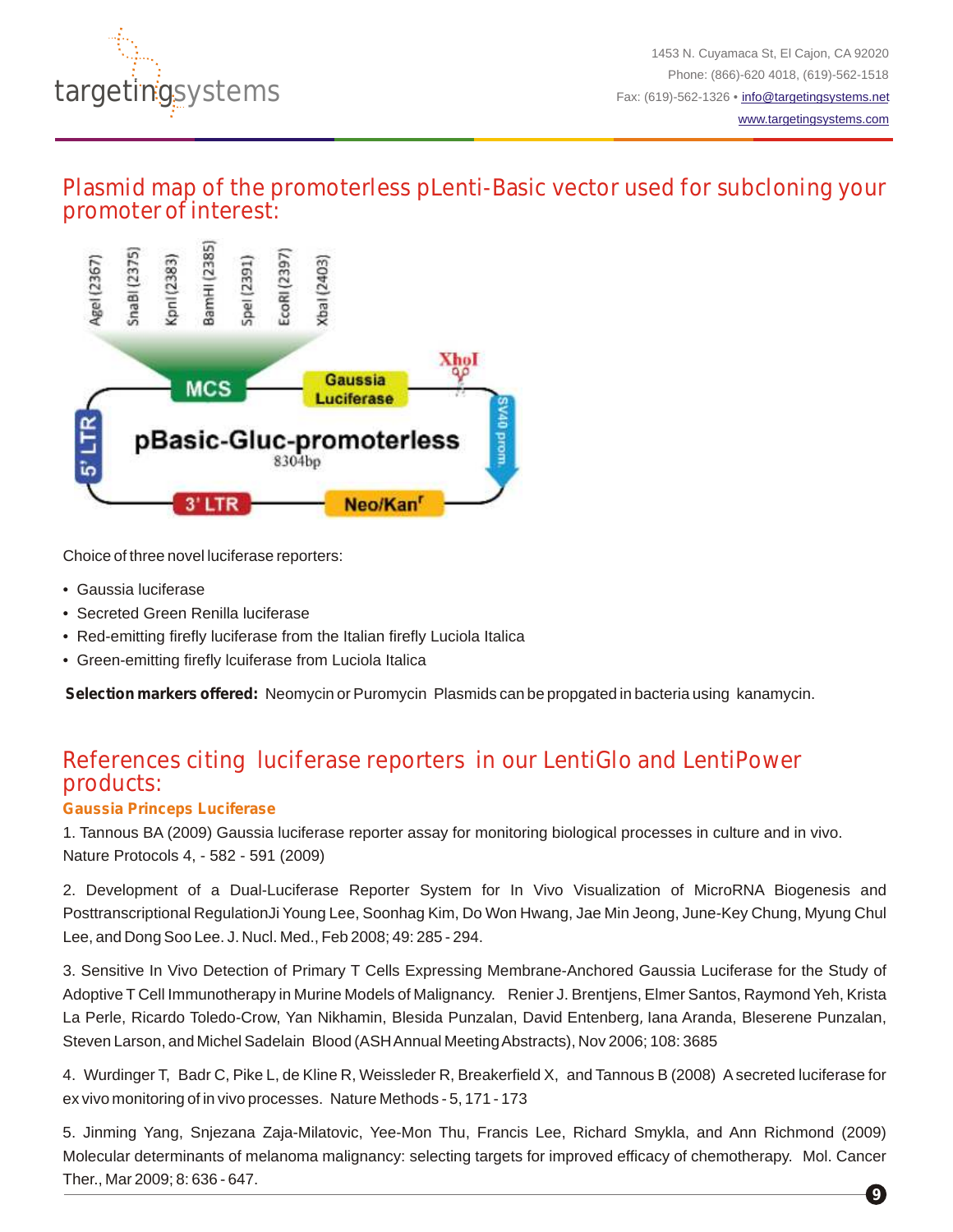

#### **Firefly luciferases from Luciola Italica**

**Note:** The red- and green-emitting Luciola luciferases are improved significantly brighter versions (1000-fold improvement over the native Luciola luciferases) of the luciferases mentioned in the references below

1. Visualizing fewer than 10 mouse T cells with an enhanced firefly luciferase in immunocompetent mouse models of cancer Brian A. Rabinovich, Yang Ye, Tamara Etto, Jie Qing Chen, Hyam I. Levitsky, Willem W. Overwijk, Laurence J. N. Cooper, Juri Gelovani, and Patrick Hwu PNAS, Sep 2008; 105: 14342 - 14346.

2. "A Redshifted Codon-Optimized Firefly Luciferase is a Sensitive Reporter for Bioluminescence Imaging," H. Caysa, R. Jacob, N. Müther, B. Branchini, M. Messerle and A. Söling, Photochemical and Photobiological Sciences, 8: 52-56 (2009).

3. "Spectral-Resolved Gene Technology for Multiplexed Bioluminescence and High-Content Screening," E. Michelini, L. Cevenini, L. Mezzanotte, D. Ablamsky, T. Southworth, B. Branchini and A. Roda, Analytical Chemistry 80: 260-267 (2008).

4. "Combining Intracellular and secreted bioluminescent reporter proteins for multicolor cell-based assays," E. Michelini, L. Cevenini, L. Mezzanotte, D. Ablamsky, T. Southworth, B. R. Branchini and A. Roda, Photochem Photobiol Sci. 7: 212-217 (2008).

5. "Development of a Multiplexed Bioluminescent Cell-based Assay wit the Luc Gene from Luciola italica for High Throughput Screening of Cholesterol-Lowering Drugs." E. Michelini, T. L. Southworth, D. Ablamsky, B. R. Branchini and A. Roda, in Proceedings of the 14th International Symposium on Bioluminescence and Chemiluminescence: Chemistry Biology and Applications, San Diego, CA, October 15-19, 2006, edited by A. A. Szalay, P. J. Hill, L. J. Kricka and P. E. Stanley, World Scientific Publishing Co. Pte. Ltd., Singapore, pp. 119-122, 2007.

6. A redshifted codon-optimized firefly luciferase is a sensitive reporter for bioluminescence imaging Henrike Caysa, Roland Jacob, Nadine Müther, Bruce Branchini, Martin Messerle and Ariane Söling, Photochem. Photobiol. Sci., 2009, 8, 52

7. Improved red-emitting firefly luciferase for biotechnical applications. Audrey Davis, Connecticut College, 2009 . Can be accessed at the following link. digitalcommons.conncoll.edu/chemhp/5/

8. "Thermostable red and green light-producing firefly luciferase mutants for bioluminescent reporter applications," B.R. Branchini, D.M. Ablamsky, M.H. Murtiashaw, L. Uzasci\*, H. Fraga and T.L. Southworth, Analytical Biochemistry, 361 (2): 253-262 (2007).